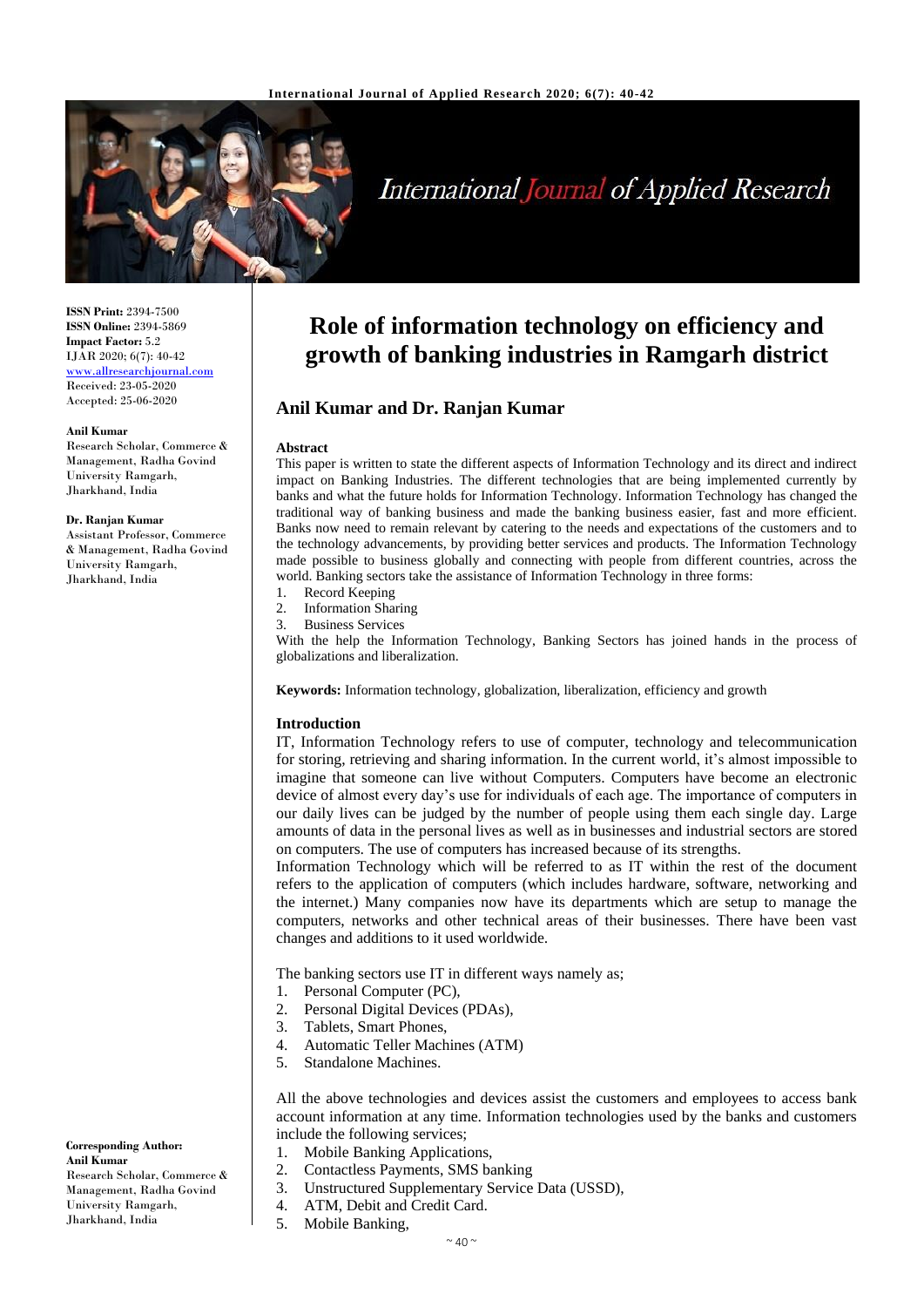6. Wireless Point of Sale (POS) etc.

#### **Scope of the Studey**

- 1. To find out the importance of Information Technology for banking sector
- 2. To make aware to the banking customers about banking services available for them.
- 3. To make aware to the employee, employers and government about their limitation and efficiency.

#### **Information Technology in Banking Services**

Today, banking is almost totally dependent on computers. Banks use computer in its working such that all the transactions are done using computers. Banks keeps all their data on computers and various branches are linked together through internet.

Bank and Bank Customers use the IT devices to do the followings;

- 1. Access the bank account,
- 2. Balance inquiry of accounts
- 3. Payments of various bills and
- 4. Money deposits, withdraw and transfers of funds.

The banking services are availed by the customers using an internet connection (which can either be);

- 1. Wi-Fi,
- 2. Mobile Data
- 3. Optical Fibres Cables
- 4. By mobile networks by sending an SMS

Now an individual does not have to go physically into the bank branch to make transactions. The account information can be accessed from virtually anywhere in the world and transactions achieved as well. Now mobile banking has become the part of E-Commerce.

#### **Benefits in Banking Sectors**

Some advantages of online banking go hand-in-hand with simply being online; others are competitive advantages, provided by online banks taking advantages of their cost structure. The most prominent benefits provided by online banking includes;

- **1. Globalization:** It is the spread of products, technology, information, and jobs across national borders and cultures. In economic terms, it describes an interdependence of nations around the globe fostered through free trade. Globalization has created new jobs and economic growth through the cross borders flow of goods, capital and labours. It has brought the world closer and allowed for information to be shared easily, quickly and effectively. It has broken down geographical boundaries and making the global village so small.
- **2. Liberalization:** It refers to the economic liberalization of the country's economic policies, initiated in 1991 with the goal of making the economy more market end service oriented and expanding the role of private and foreign investment. It is a process whereby a state lifts restrictions on some private individual activities. Due to this process only, new private national and International banks with new information technology, arrived in India by making banking sectors competitive and

customers oriented which leads to grow in banking sectors.

- **3. Communication:** It has made communication easier, quicker, cheaper and more efficient. People are now able to communicate with each other from anywhere around the world through – Video Conferencing, Social Network Sites, Electronic Mails, Texting, SMS, Voice Calls etc.
- **4. Cost effectiveness and operational excellence:** Our daily lives have been made so much easier and economically effective. Cost effectiveness gives rise to profits realized and better pay for employees. It also provides less strenuous working condition. Fewer errors are made by the use of IT. Transaction are achieved in the less time.
- **5. Bridging the cultural gap:** People from different nations and cultures are able to communicate and this allows for exchange of views and opinions which could better their lives, increase awareness and decrease prejudice.
- **6. Longer working hour:** Business hours are extended from the normal Monday to Friday and 8 hours working. Now the business is virtually opens 24 hours and 7 days a week. This applies to all business around the global people can buy anywhere and anytime of day.
- **7. Creation of new and exciting jobs in the field of IT:** Creation of new jobs like, computer programmer, system administrators, system analysts, technical specialists of Hardware and software, web developers, computer engineers and network administrators.
- **8. Business Intelligence:** IT in banking gives other rivals, crucial and essential information obtained will be used in making strategic business decision.
- **9. Helping in making India digital:** As our Prime Minister say, is very important for the growth of our country. Digitization has many advantages provided we use it with proper security.
- **10. Economic Growth:** It is today emerging as a necessary factor to develop country's productive capacity across all sectors of the economy linking the international communities and global business and commerce, with the global economy and ensuring competitiveness. The rapid expansion in world FDI resulted from several factors including technical progress in telecommunication services and technical services facilities in international communications.

In developing countries, IT capacity must be build up to attract FDI. The inflow of FDI causes further increases in IT investment and capacity leading to economic growth of the country.

**Challenges of Information Technology in Banking Services:** In spite of many advantages of IT, there are some drawbacks to using online banks as well. Here are some of